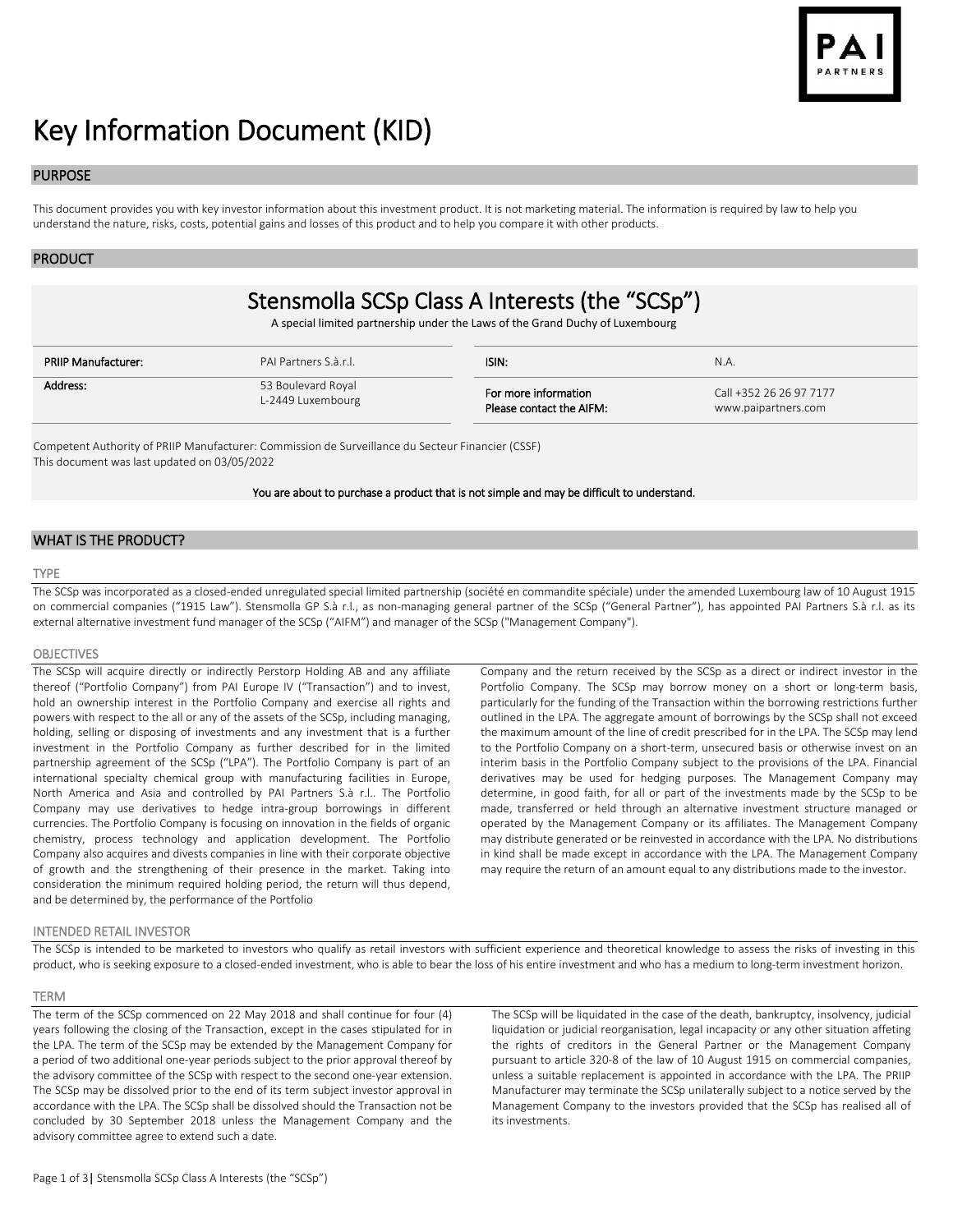

# WHAT ARE THE RISKS AND WHAT COULD I GET IN RETURN?



The risk indicator assumes you keep the product for 4 years. You cannot cash in early. You may not be able to sell your product easily or you may have to sell at a price that significantly impacts on how much you get back.

The summary risk indicator is a guide to the level of risk of this product compared to other products. It shows how likely it is that the product will lose money because of movements in the markets or because we are not able to pay you. We have classified this product as 6 out of 7, which is the second-highest risk class. This rates the potential losses from future performance at a high level, and poor market conditions are very likely to impact the capacity of the SCSp to pay you.

Changes to tax laws/treaties may adversely affect returns on your investment. This product does not include any protection from future market performance so you could lose some or all of your investment. If the SCSp is not able to pay you what is owed, you could lose your entire investment.

#### Performance Scenarios

| Investment EUR 10000 |                                           | 4 years (Required minimum holding period) |
|----------------------|-------------------------------------------|-------------------------------------------|
| Stress scenario      | What you might get back after costs       | $8.968^{2}$                               |
|                      | Average return <sup>1</sup> each year (%) | $-2.69%$                                  |
| Unfavorable scenario | What you might get back after costs       | 10.027 <sup>2</sup>                       |
|                      | Average return <sup>1</sup> each year (%) | 0.07%                                     |
| Moderate scenario    | What you might get back after costs       | 20.207 <sup>2</sup>                       |
|                      | Average return <sup>1</sup> each year (%) | 19.23%                                    |
| Favorable scenario   | What you might get back after costs       | 44.496 <sup>2</sup>                       |
|                      | Average return <sup>1</sup> each year (%) | 45.24%                                    |

**!**

This table shows the money you could get back over the next 4 years, under different scenarios, assuming that you invest EUR 10 000. The scenarios shown illustrate how your investment could perform. You can compare them with the scenarios of other products. The scenarios presented are an estimate of future performance based on evidence from the past on how the value of this investment varies, and are not an exact indicator. What you get will vary depending on how the market performs and how long you keep the investment/product. The stress scenario shows what you might get back in extreme market circumstances, and it does not take into account the situation where we are not able to pay you.

This product cannot be cashed in. This means it is difficult to estimate how much you would get back if you cash in before maturity. You will either be unable to cash in early or you will have to pay high costs or make a large loss if you do so. The figures shown include all the costs of the product itself, but may not include all the costs that you pay to your advisor or distributor. The figures do not take into account your personal tax situation, which may also affect how much you get back.

#### WHAT HAPPENS IF PAI PARTNERS S.A.R.L. IS UNABLE TO PAY OUT?

In the event that the PAI Partners S.à.r.l. defaults, there would be no direct financial impact on investors. Losses are not covered by an investor compensation or guarantee scheme.

With respect to ING Luxembourg S.A. as depositary of the Fund responsible for the safekeeping of the assets of the Fund (the "Depositary"), there is a potential default risk if the assets of the Fund held with the Depositary are lost. However, such default risk is limited due to the rules set out in Article 19 of the AIFM Law and in the Commission Delegated Regulation (EU) 231/2013 which require a segregation of assets between those of the Depositary and the Fund. The Depositary is liable to the Fund or to the investors of the Fund for the loss by the Depositary or one of its delegates of a financial instrument held in custody unless the Depositary is able to prove that the loss has arisen as a result of an external event beyond its reasonable control. For all other losses, the Depositary is liable in case of its negligent or intention failure to properly fulfil its obligations pursuant to the AIFMD. The Depositary currently has not contractually discharged itself of liability for the loss of financial instruments by contractual transfer of its liability to any delegates.

### WHAT ARE THE COSTS?

The Reduction in Yield (RIY) shows what impact the total costs you pay will have on the investment return you might get. The total costs take into account one-off, ongoing and incidental costs. The amounts shown here are the cumulative costs of the product itself, for one holding period. They include potential early exit penalties. The figures assume you invest € 10 000. The figures are estimates and may change in the future.

#### COSTS OVER TIME

The person selling you or advising you about this product may charge you other costs. If so, this person will provide you with information about these costs, and show you the impact that all costs will have on your investment over time.

1 Net Internal Rate of Return ("Net IRR") for the investor. IRR is a method of calculating returns, used in Private Equity to compare investment profitability and corresponds to an annualized compounded return rate. The pe return for the investor is determined based on past performance of peer investment similar to the investments underlying the investment fund. The term "Net" refers to the fact that the return is after costs. 2 The monetary amounts assume that returns are continuously compounded over 4 years (i.e. the "Required minimum holding period").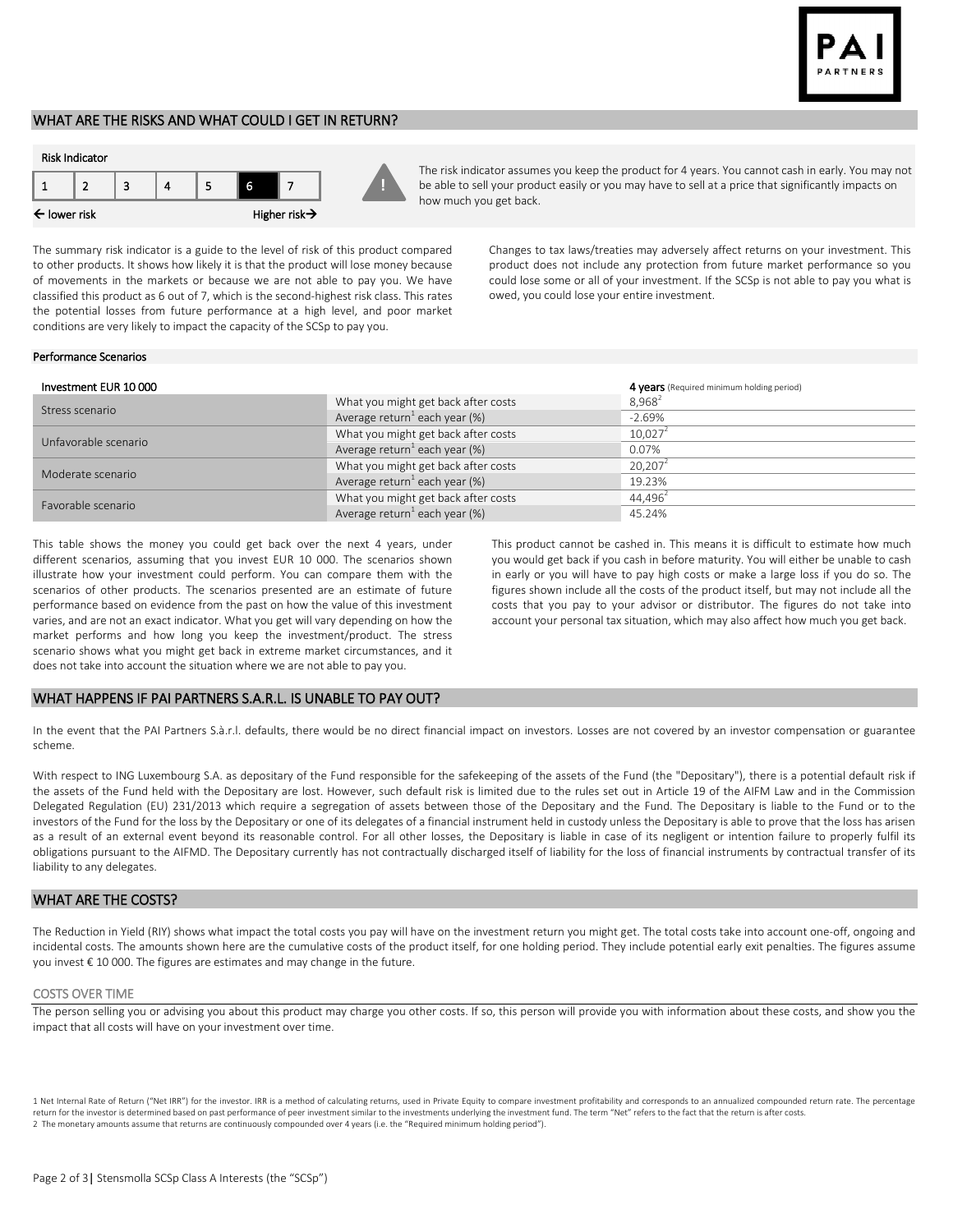

| Investment EUR 10 000           | If you cash in after 4 years (Required minimum holding period) |
|---------------------------------|----------------------------------------------------------------|
| Total costs                     | 330.36                                                         |
| Impact on return (RIY) per year | 0.83%                                                          |

# COMPOSITION OF COSTS

The table below shows the impact each year of the different types of costs on the investment return you might get at the end of the required minimum holding period and the meaning of the different cost categories.

|                  |                             | %     |                                                                                                                             |
|------------------|-----------------------------|-------|-----------------------------------------------------------------------------------------------------------------------------|
| One-off costs    | Entry costs                 | 0.29% | The impact of the costs you pay when entering an investment.<br>This is the most you will pay, and you could pay less.      |
|                  | <b>Fxit costs</b>           | 0%    | The impact of the costs of exiting your investment when it<br>matures.                                                      |
| Ongoing costs    | Portfolio transaction costs | 0%    | The impact of the costs of us buying and selling underlying<br>investments for the product.                                 |
|                  | Other ongoing costs         | 0.53% | The impact of the costs that we take each year for managing<br>your investments and the costs presented in this Section II. |
| Incidental costs | Performance fees            | 0%    | The impact of performance fees. We take these from your<br>investments if the product outperforms its benchmark.            |
|                  | Carried interests           | 0%    | The impact of carried interests. We take these when the<br>investment has performed better than the preferred return.       |

### HOW LONG SHOULD I HOLD IT AND CAN I TAKE MY MONEY OUT EARLY?

#### REQUIRED MINIMUM HOLDING PERIOD: 4 years

The SCSp is closed-ended. The required minimum holding period is the term of the SCSp, as further described under the heading "Term". This means that it is not possible to withdraw from the SCSp prior to the end of the SCSp's duration unless the Management Company agrees to, or requires, the redemption of the held interests in accordance with the LPA. Transfers of interest to another eligible investor are only permitted with the prior written consent of the Management Company which the Management Company may give in its sole discretion. Such consent may not be unreasonably withheld if the transfer shall be made to an affiliate, replacement trustee of the investor, a nominee of the investor or any fund managed by the same manager as the investor. The minimum commitment amount to be transferred is EUR 1,000,000 subject to the exceptions listed in the LPA.

# HOW CAN I COMPLAIN?

If you want to file a complaint, please contact us via ordinary mail, email or phone.

PAI Partners S.à.r.l. | Compliance Officer

53 Boulevard Royal L-2449 Luxembourg

www.paipartners.com

E-mail: compliance@paipartners.com

Complaints have to be addressed to the Complaints Handling Officer in writing (via ordinary mail or email).

# OTHER RELEVANT INFORMATION

The information in this KID is supplemented by the LPA which will be provided to investors before subscription. Further information documentation may be obtained free of charge in English from the PRIIP Manufacturer. A copy of the KID is available upon request and and free of charge from the PRIIP manufacturer or on the website at [www.paipartners.com.](http://www.paipartners.com/)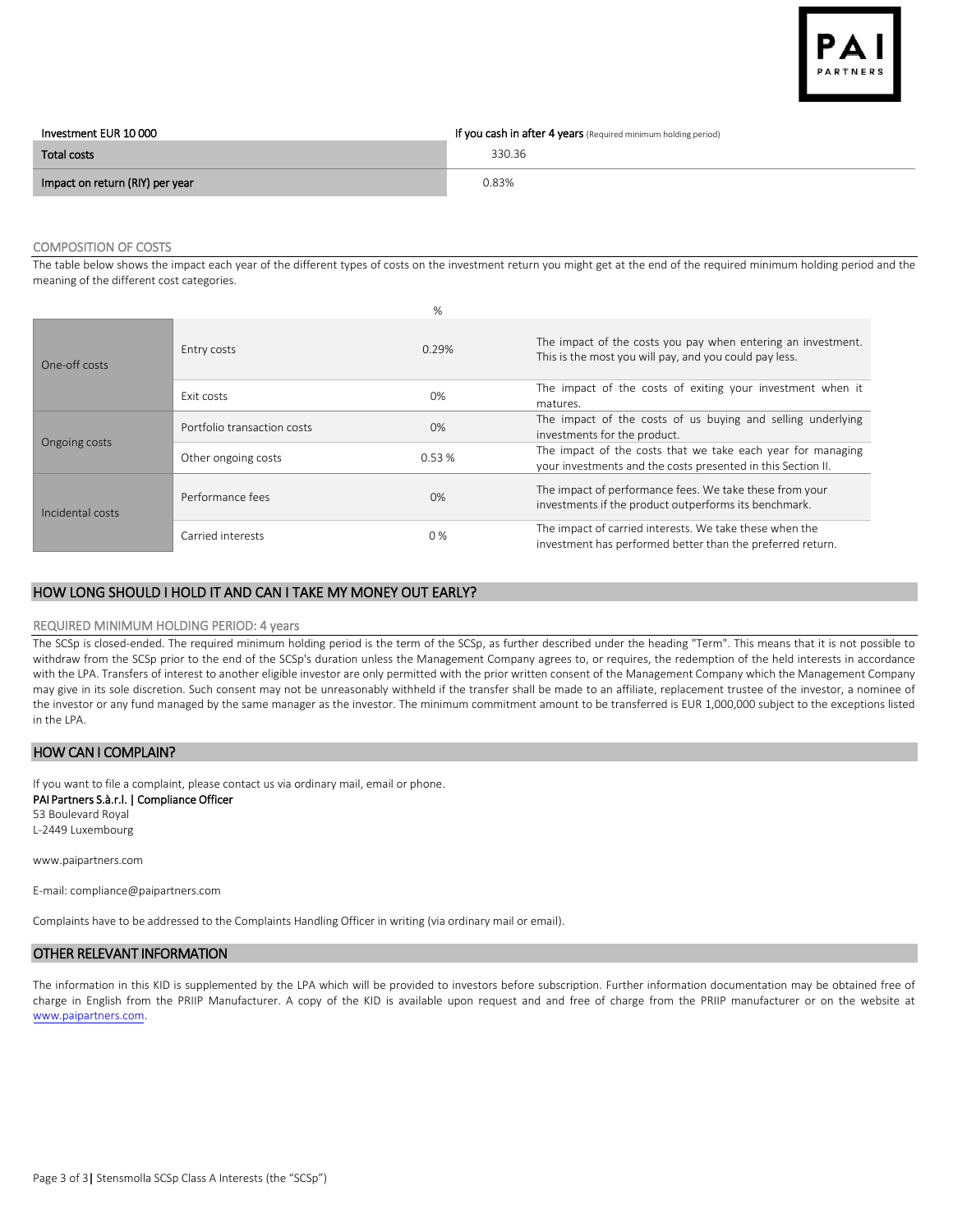

# Key Information Document (KID)

# PURPOSE

This document provides you with key investor information about this investment product. It is not marketing material. The information is required by law to help you understand the nature, risks, costs, potential gains and losses of this product and to help you compare it with other products.

#### PRODUCT

# Stensmolla SCSp Class C Interests (the "SCSp")

A special limited partnership under the Laws of the Grand Duchy of Luxembourg

| <b>PRIIP Manufacturer:</b> | PAI Partners S.à.r.l. | ISIN:                    | N.A.                    |
|----------------------------|-----------------------|--------------------------|-------------------------|
| Address:                   | 53 Boulevard Royal    | For more information     | Call +352 26 26 97 7177 |
|                            | L-2449 Luxembourg     | Please contact the AIFM: | www.paipartners.com     |

Competent Authority of PRIIP Manufacturer: Commission de Surveillance du Secteur Financier (CSSF) This document was last updated on 03/05/2022.

#### You are about to purchase a product that is not simple and may be difficult to understand.

# WHAT IS THE PRODUCT?

# TYPE

The SCSp was incorporated as a closed-ended unregulated special limited partnership (société en commandite spéciale) under the amended Luxembourg law of 10 August 1915 on commercial companies ("1915 Law"). Stensmolla GP S.à r.l., as non-managing general partner of the SCSp ("General Partner"), has appointed PAI Partners S.à r.l. as its external alternative investment fund manager of the SCSp ("AIFM") and manager of the SCSp ("Management Company").

#### **OBJECTIVES**

The SCSp will acquire directly or indirectly Perstorp Holding AB and any affiliate thereof ("Portfolio Company") from PAI Europe IV ("Transaction") and to invest, hold an ownership interest in the Portfolio Company and exercise all rights and powers with respect to the all or any of the assets of the SCSp, including managing, holding, selling or disposing of investments and any investment that is a further investment in the Portfolio Company as further described for in the limited partnership agreement of the SCSp ("LPA"). The Portfolio Company is part of an international specialty chemical group with manufacturing facilities in Europe, North America and Asia and controlled by PAI Partners S.à r.l.. The Portfolio Company may use derivatives to hedge intra-group borrowings in different currencies. The Portfolio Company is focusing on innovation in the fields of organic chemistry, process technology and application development. The Portfolio Company also acquires and divests companies in line with their corporate objective of growth and the strengthening of their presence in the market. Taking into consideration the minimum required holding period, the return will thus depend, and be determined by, the performance of the Portfolio

Company and the return received by the SCSp as a direct or indirect investor in the Portfolio Company. The SCSp may borrow money on a short or long-term basis, particularly for the funding of the Transaction within the borrowing restrictions further outlined in the LPA. The aggregate amount of borrowings by the SCSp shall not exceed the maximum amount of the line of credit prescribed for in the LPA. The SCSp may lend to the Portfolio Company on a short-term, unsecured basis or otherwise invest on an interim basis in the Portfolio Company subject to the provisions of the LPA. Financial derivatives may be used for hedging purposes. The Management Company may determine, in good faith, for all or part of the investments made by the SCSp to be made, transferred or held through an alternative investment structure managed or operated by the Management Company or its affiliates. The Management Company may distribute generated or be reinvested in accordance with the LPA. No distributions in kind shall be made except in accordance with the LPA. The Management Company may require the return of an amount equal to any distributions made to the investor.

#### INTENDED RETAIL INVESTOR

The SCSp is intended to be marketed to investors who qualify as retail investors with sufficient experience and theoretical knowledge to assess the risks of investing in this product, who is seeking exposure to a closed-ended investment, who is able to bear the loss of his entire investment and who has a medium to long-term investment horizon.

#### TERM

The term of the SCSp commenced on 22 May 2018 and shall continue for four (4) years following the closing of the Transaction, except in the cases stipulated for in the LPA. The term of the SCSp may be extended by the Management Company for a period of two additional one-year periods subject to the prior approval thereof by the advisory committee of the SCSp with respect to the second one-year extension. The SCSp may be dissolved prior to the end of its term subject investor approval in accordance with the LPA. The SCSp shall be dissolved should the Transaction not be concluded by 30 September 2018 unless the Management Company and the advisory committee agree to extend such a date.

The SCSp will be liquidated in the case of the death, bankruptcy, insolvency, judicial liquidation or judicial reorganisation, legal incapacity or any other situation affeting the rights of creditors in the General Partner or the Management Company pursuant to article 320-8 of the law of 10 August 1915 on commercial companies, unless a suitable replacement is appointed in accordance with the LPA. The PRIIP Manufacturer may terminate the SCSp unilaterally subject to a notice served by the Management Company to the investors provided that the SCSp has realised all of its investments.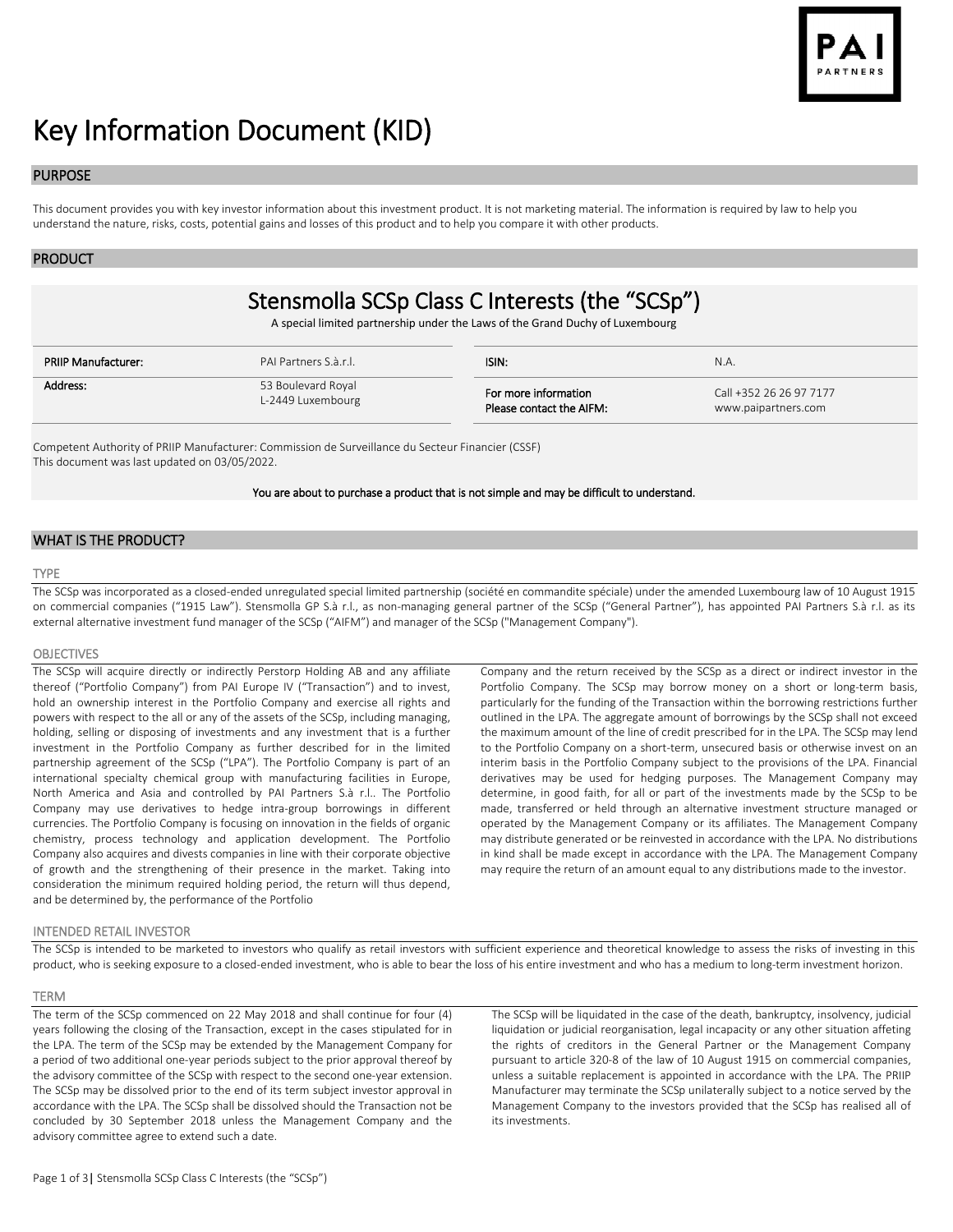

# WHAT ARE THE RISKS AND WHAT COULD I GET IN RETURN?



The risk indicator assumes you keep the product for 4 years. You cannot cash in early. You may not be able to sell your product easily or you may have to sell at a price that significantly impacts on how much you get back.

The summary risk indicator is a guide to the level of risk of this product compared to other products. It shows how likely it is that the product will lose money because of movements in the markets or because we are not able to pay you. We have classified this product as 6 out of 7, which is the second-highest risk class. This rates the potential losses from future performance at a high level, and poor market conditions are very likely to impact the capacity of the SCSp to pay you.

Changes to tax laws/treaties may adversely affect returns on your investment. This product does not include any protection from future market performance so you could lose some or all of your investment. If the SCSp is not able to pay you what is owed, you could lose your entire investment.

#### Performance Scenarios

| Investment EUR 10 000 |                                           | 4 years (Required minimum holding period) |
|-----------------------|-------------------------------------------|-------------------------------------------|
| Stress scenario       | What you might get back after costs       | $8.968^{2}$                               |
|                       | Average return <sup>1</sup> each year (%) | $-2.69%$                                  |
| Unfavorable scenario  | What you might get back after costs       | 10.027 <sup>2</sup>                       |
|                       | Average return <sup>1</sup> each year (%) | 0.07%                                     |
| Moderate scenario     | What you might get back after costs       | $20.207^2$                                |
|                       | Average return <sup>1</sup> each year (%) | 19.23%                                    |
| Favorable scenario    | What you might get back after costs       | 44.496 <sup>2</sup>                       |
|                       | Average return <sup>1</sup> each year (%) | 45.24%                                    |

**!**

This table shows the money you could get back over the next 4 years, under different scenarios, assuming that you invest EUR 10 000. The scenarios shown illustrate how your investment could perform. You can compare them with the scenarios of other products. The scenarios presented are an estimate of future performance based on evidence from the past on how the value of this investment varies, and are not an exact indicator. What you get will vary depending on how the market performs and how long you keep the investment/product. The stress scenario shows what you might get back in extreme market circumstances, and it does not take into account the situation where we are not able to pay you.

This product cannot be cashed in. This means it is difficult to estimate how much you would get back if you cash in before maturity. You will either be unable to cash in early or you will have to pay high costs or make a large loss if you do so. The figures shown include all the costs of the product itself, but may not include all the costs that you pay to your advisor or distributor. The figures do not take into account your personal tax situation, which may also affect how much you get back.

#### WHAT HAPPENS IF PAI PARTNERS S.A.R.L. IS UNABLE TO PAY OUT?

In the event that the PAI Partners S.à.r.l. defaults, there would be no direct financial impact on investors. Losses are not covered by an investor compensation or guarantee scheme.

With respect to ING Luxembourg S.A. as depositary of the Fund responsible for the safekeeping of the assets of the Fund (the "Depositary"), there is a potential default risk if the assets of the Fund held with the Depositary are lost. However, such default risk is limited due to the rules set out in Article 19 of the AIFM Law and in the Commission Delegated Regulation (EU) 231/2013 which require a segregation of assets between those of the Depositary and the Fund. The Depositary is liable to the Fund or to the investors of the Fund for the loss by the Depositary or one of its delegates of a financial instrument held in custody unless the Depositary is able to prove that the loss has arisen as a result of an external event beyond its reasonable control. For all other losses, the Depositary is liable in case of its negligent or intention failure to properly fulfil its obligations pursuant to the AIFMD. The Depositary currently has not contractually discharged itself of liability for the loss of financial instruments by contractual transfer of its liability to any delegates.

### WHAT ARE THE COSTS?

The Reduction in Yield (RIY) shows what impact the total costs you pay will have on the investment return you might get. The total costs take into account one-off, ongoing and incidental costs. The amounts shown here are the cumulative costs of the product itself, for one holding period. They include potential early exit penalties. The figures assume you invest € 10 000. The figures are estimates and may change in the future.

#### COSTS OVER TIME

The person selling you or advising you about this product may charge you other costs. If so, this person will provide you with information about these costs, and show you the impact that all costs will have on your investment over time.

1 Net Internal Rate of Return ("Net IRR") for the investor. IRR is a method of calculating returns, used in Private Equity to compare investment profitability and corresponds to an annualized compounded return rate. The pe return for the investor is determined based on past performance of peer investment similar to the investments underlying the investment fund. The term "Net" refers to the fact that the return is after costs. 2 The monetary amounts assume that returns are continuously compounded over 4 years (i.e. the "Required minimum holding period").